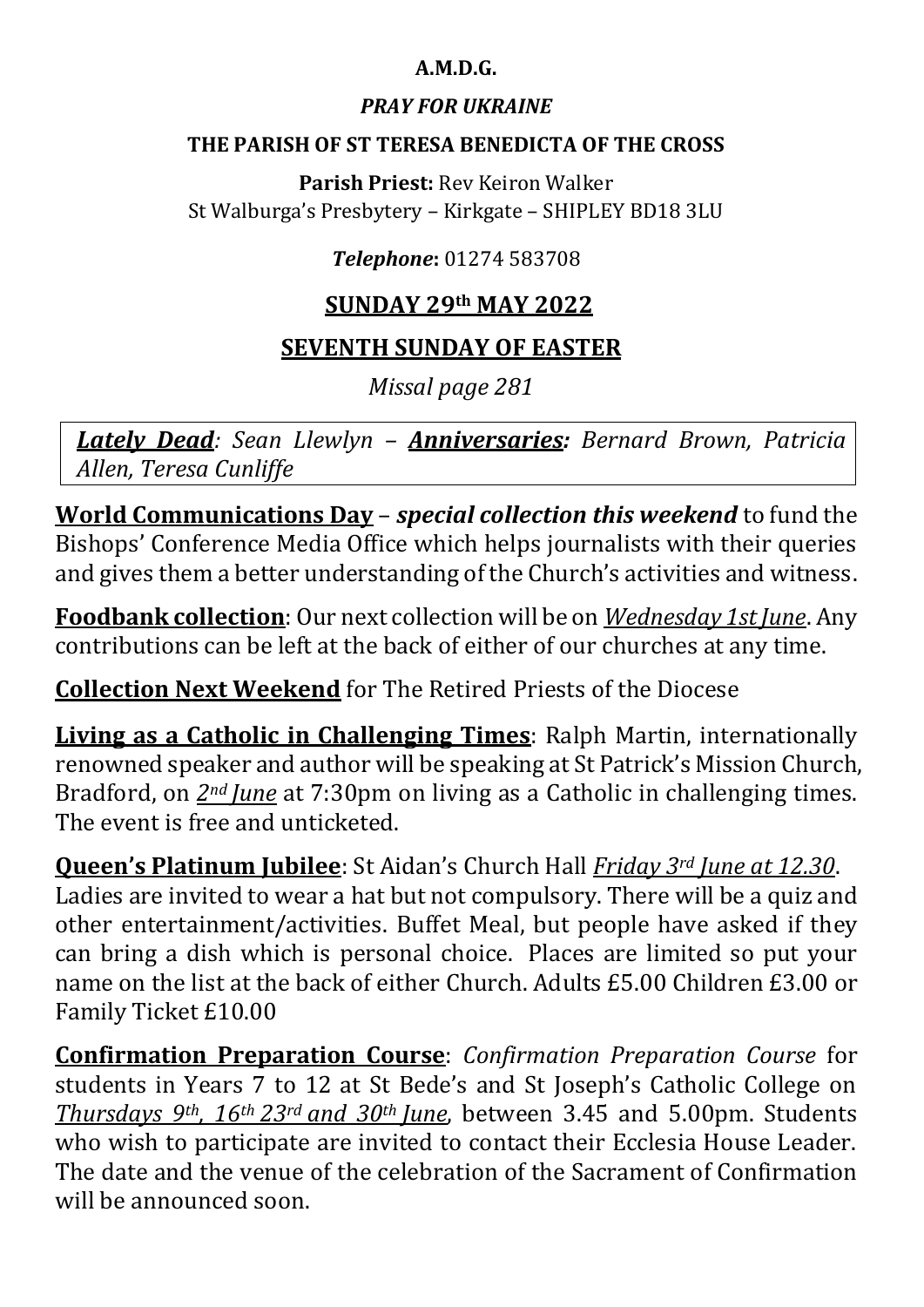**Parish Day Out to Filey**: *Wednesday 13th July*. Cost approx. £30. Come for a lovely day out. Fr. Keiron will say Mass in Filey, then free fun time in Filey & a stop for Fish & Chips on the way home. Coach leaves St. Aidan's at 8.15 a.m. and St. Walburga's at 8.30 a.m. Return approx. 8.p.m. Ring or email Joanna if you want to come, **by the end of June**. 01274 594835, [joannahighfold@gmail.com](https://d.docs.live.net/4c265d91f62663a1/00%20-%20St%20Teresa%20Benedicta%20of%20the%20Cross/Bulletin/Shared%20Folder/2022/joannahighfold@gmail.com)

**Parish Pilgrimage to Durham**: *Monday 17th October - Thursday 20th October*. Cost approximately £420. We will be staying at [Minsteracres](minsteracres.org) Retreat Centre near Durham for 3 nights. If you are interested, please contact Joanna 01274 594835, [joannahighfold@gmail.com](https://d.docs.live.net/4c265d91f62663a1/00%20-%20St%20Teresa%20Benedicta%20of%20the%20Cross/Bulletin/Shared%20Folder/2022/joannahighfold@gmail.com) **by the end of June**

**Diocesan Director of Education Vacancy**: The Diocese of Leeds and the Vicariate for Education wish to appoint a practising Catholic to promote and implement the Bishop's vision for Catholic Education within the Diocese. Contact Liam Dowds on 01737 652043 or [ldowds@emmausleadership.me](http://ldowds@emmausleadership.me/) for further details. Closing date: *Monday 6th June* at 12 noon.

**Revelation:** The Youth Service's monthly youth event for young people in Years 8-13 takes place on *Thursday 9th June*, Hinsley Hall, 5:30-7:30pm. An evening of prayer, music, games, fellowship and more as we focus on the theme of 'Empowered.' For further information, email [youth@dioceseofleeds.org.uk](mailto:youth@dioceseofleeds.org.uk)

The students of St Bede's and St Joseph's Catholic College and St Benedict's Sixth Form invite you to a **Mass of Anointing and Garden Party** planned, led, and served by our Year 10 and Year 12 students, as part of their pilgrimage-at-home week '*The School of the Lord's Service*'. This invitation is for all the parishioners across the Deanery, especially those who are ill or struggling at this time. *Friday 15th July* 12:00 noon at St Walburga's. If you would like to attend or are willing to support the event in any way *(particularly in transporting sick or housebound guests to St Walburga's)* please contact Madeline Woods, Lay Chaplain, to book your place [-mwoods@sbsj.co.uk](mailto:mwoods@sbsj.co.uk) - 01274941941

**Yorkshire Lay Dominicans:** Lay Dominicans are lay people, married and single, who commit themselves to lives based around prayer, study, community, and preaching. Details [here.](http://laydominicans.org.uk/about-us/) If interested [email](mailto:s.hewitt@leeds.ac.uk) Simon Hewitt.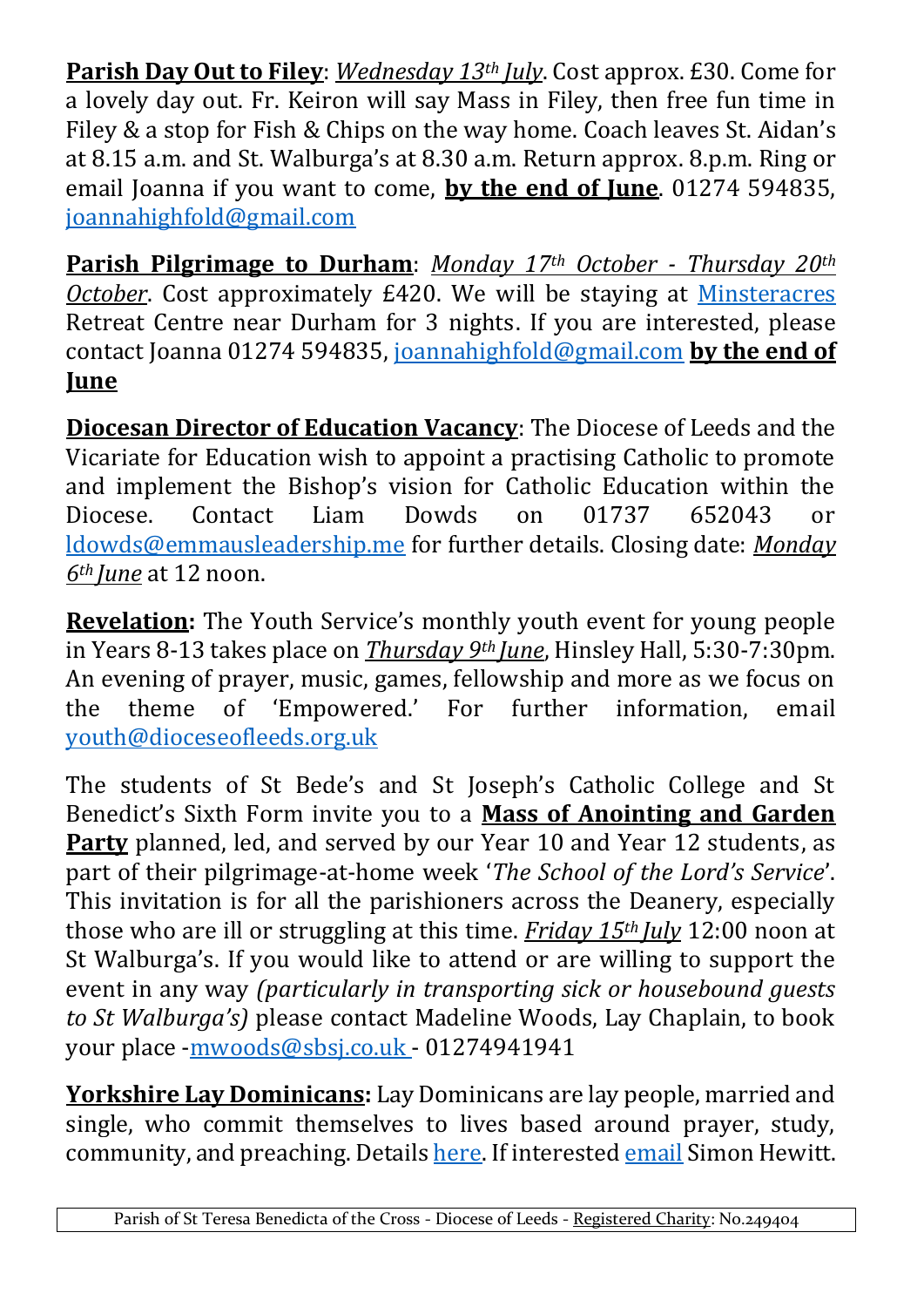**Celebrating Later Life - Jubilee Tea Party:** Wheeler Hall, Leeds, *Thursday 16th June 2.30pm*. To book your place search on Eventbrite, or see the link on our website [growingoldgracefully.org.uk](http://growingoldgracefully.org.uk/) under 'Calendar', or ring LCI on 0113 2452700.

# *A Prayer for Ukraine*

Loving God, We pray for the people of Ukraine, for all those suffering or afraid, that you will be close to them and protect them. We pray for world leaders. for compassion, strength and wisdom to guide their choices. We pray for the world that in this moment of crisis, we may reach out in solidarity to our brothers and sisters in need. May we walk in your ways so that peace and justice become a reality for the people of Ukraine and for all the world. Amen.







Parish Administrator: Nick Connor email: [office.stteresabenedicta@dioceseofleeds.org.uk](mailto:office.stteresabenedicta@dioceseofleeds.org.uk) Website: [http://www.stteresabenedicta.org/](https://l.facebook.com/l.php?u=http%3A%2F%2Fwww.stteresabenedicta.org%2F%3Ffbclid%3DIwAR3mrFRWjiZtQbSg_C_s8hbJJ-btsgTWzwEsMIBzZNhLPVSp95ld20JgiLE&h=AT37lkP6ds2Ho_escAF2mGR6jmEPK-E8gGIMp9Tyf3uN4FFXrMZYfaCXutVp3rQ7tH4WBE0fqPMXDfMzO4XH5-k_JXOs4Jc6uY2v6Hka4_kw0HSUtzz5fGcQDOoQbGf1apE) Maintenance Co-ordinator: Peter Smith petesplalace@gmail.com Parish Safeguarding: Nick Buck 01274 593030 To hire St Aidan's Hall email: *StAidans.ParishHall@gmail.com* Headteacher of St Walburga's School (01274 531102): Mrs E. Fearnley Head of School of St Anthony's School (01274 592738): Mr A. Wilkinson